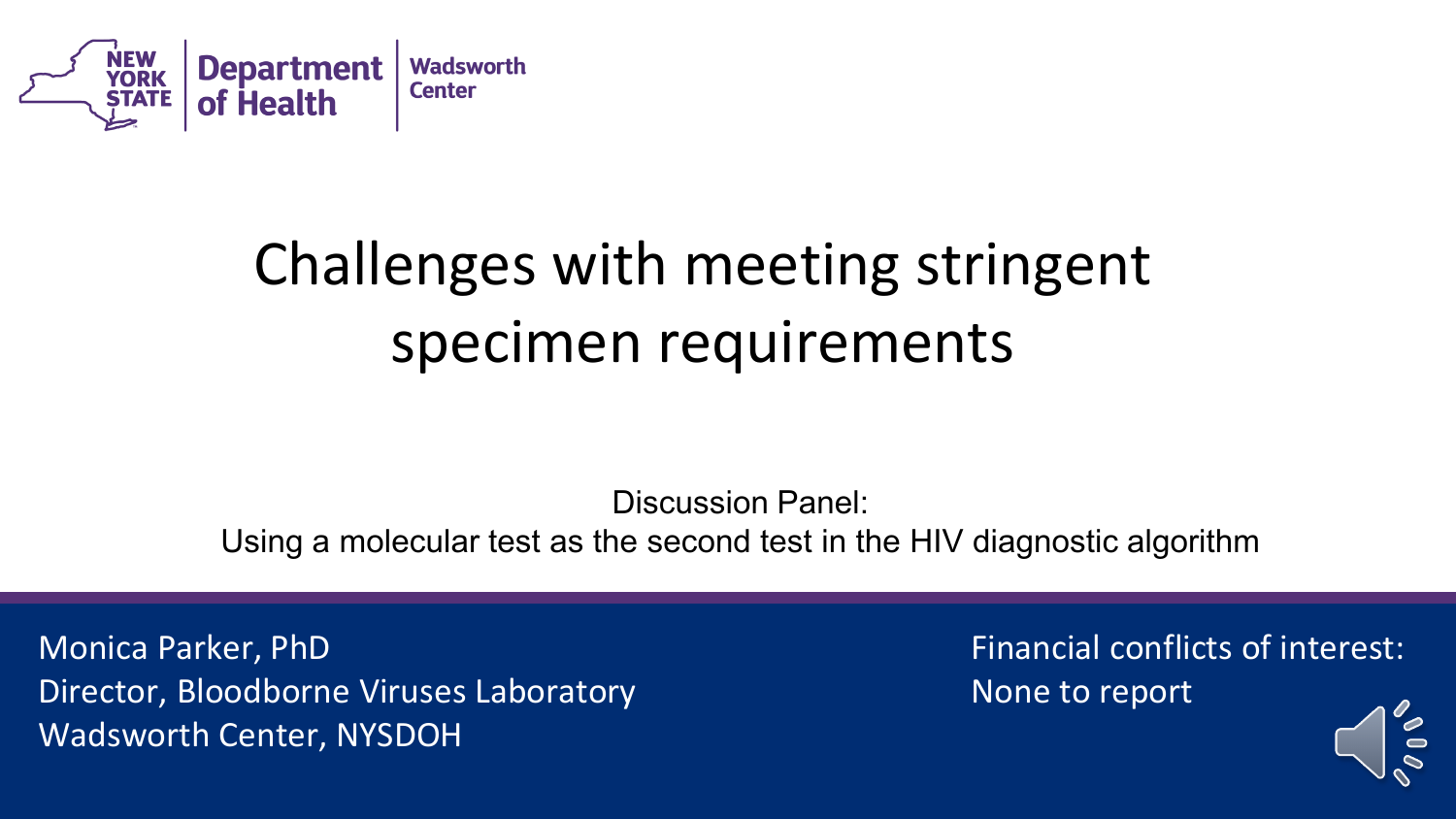# What are the challenges?

- Submitters may not be able to centrifuge blood tubes
	- e.g. Community-based HIV testing programs
- It is not always possible for blood specimens to arrive and be processed in the lab within a specified timeframe
- Labs are bound to follow specimen requirements in the package insert of an FDA-approved test
	- Although modifications may be feasible, the lab assumes all responsibility and expense

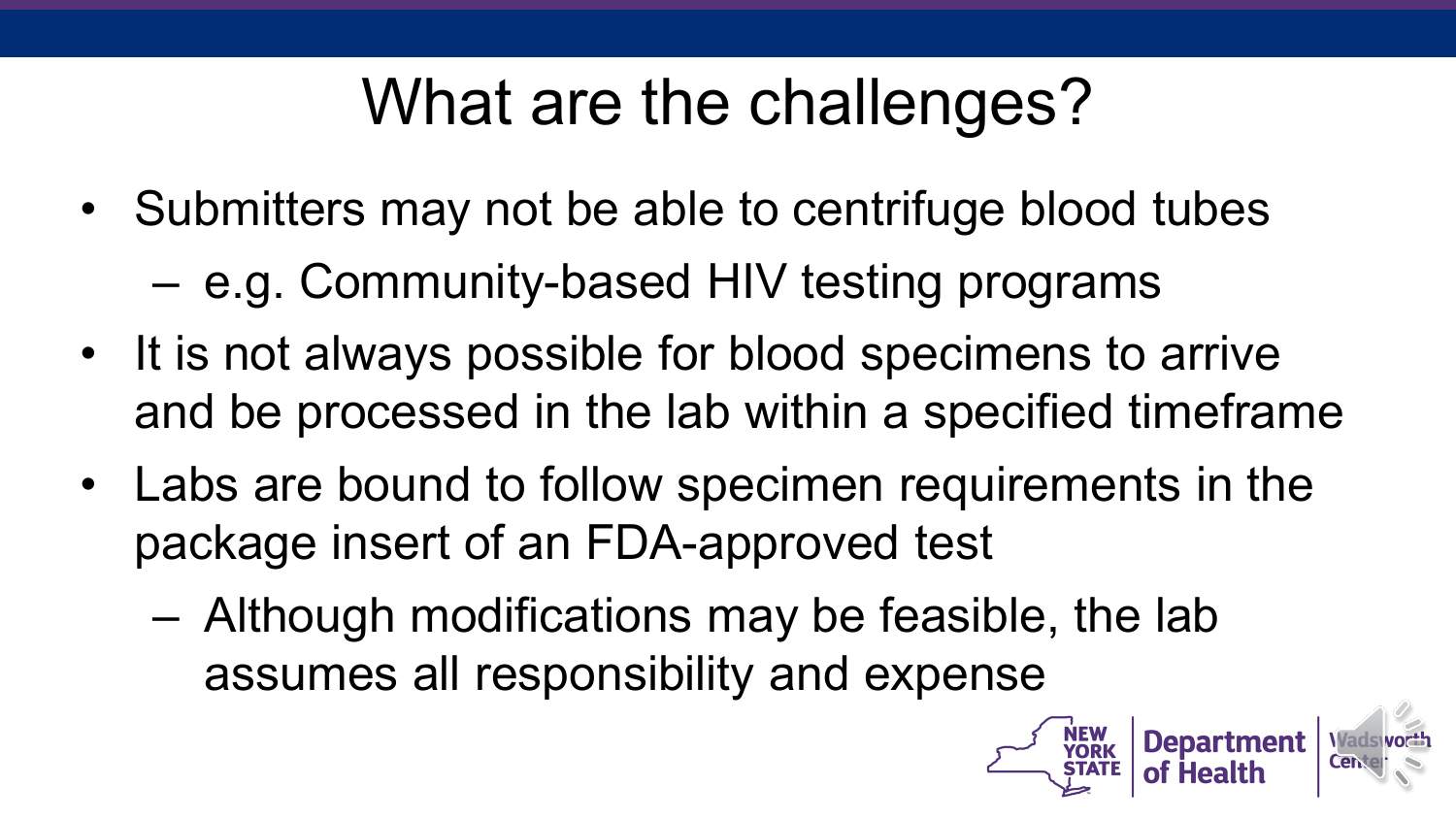# Comparison of specimen storage conditions

|                            | <b>Aptima HIV-1 RNA Qualitative</b><br>(Manual)                        | <b>Aptima HIV-1 RNA Quant Dx</b><br>(Automated) |
|----------------------------|------------------------------------------------------------------------|-------------------------------------------------|
| Whole blood                | 2°C to 25°C for ≤ 72 hrs,<br>includes $\leq$ 24 hrs at up to 30°C      | 2°C to 30°C for $\leq$ 24 hrs                   |
| Separated plasma or serum* | 2°C to 25°C for $\leq$ 72 hrs,<br>includes $\leq$ 24 hrs at up to 30°C | 2°C to 30°C for $\leq$ 24 hrs                   |
| Separated plasma or serum* | additional five days at 2°C to 8°C                                     | 2°C to $8$ °C $\leq$ 3 days                     |

\*Note: Only qualitative results can be reported for serum using the Aptima HIV-1 RNA Quant Dx assay

Source: Package inserts (Hologic, Inc.)





Figure 1. Storage Conditions for EDTA/ACD Tubes



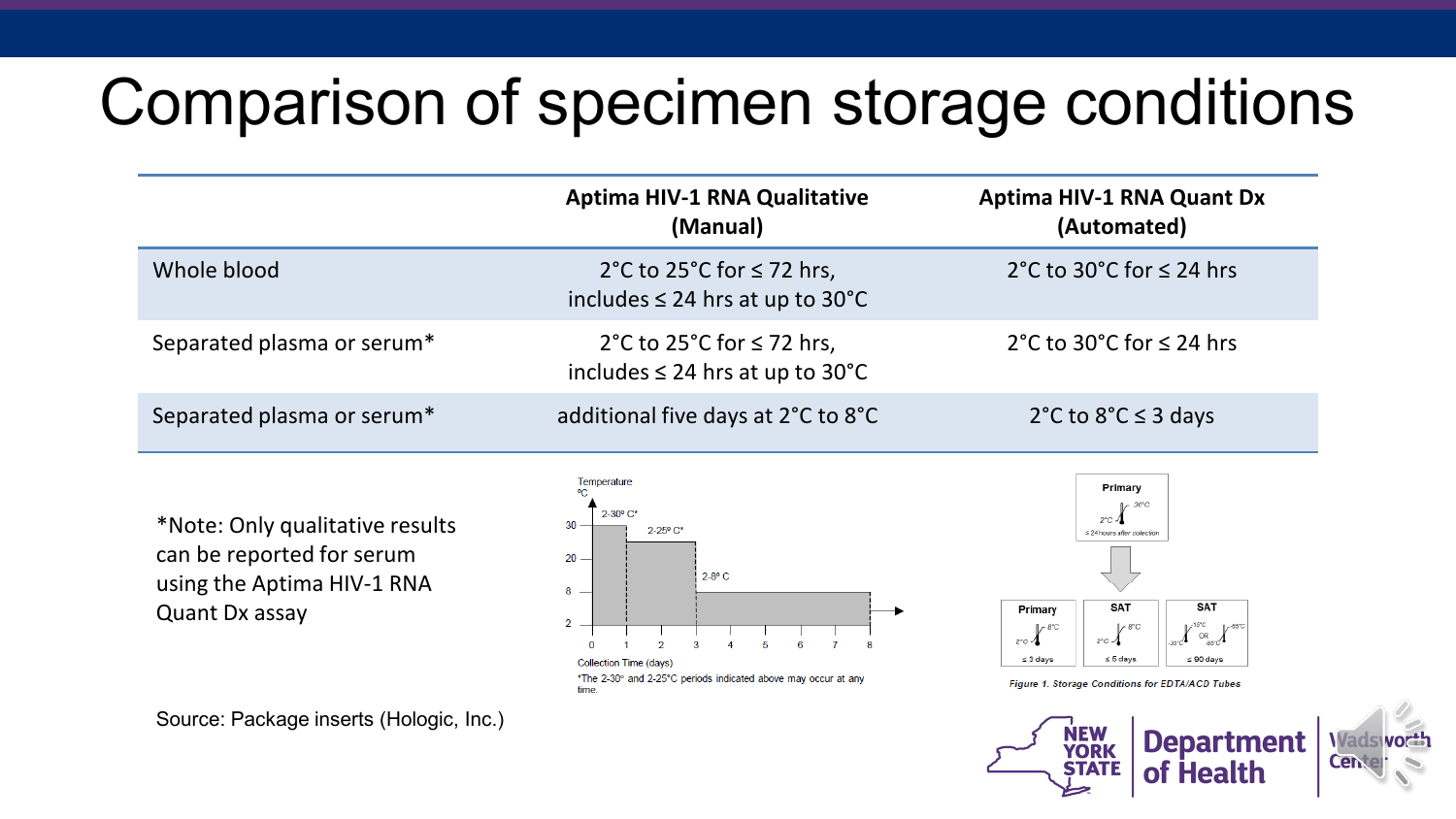## Wadsworth Validation Study

Objective: Validate the Aptima HIV-1 RNA Quant Dx assay for *qualitative* detection using EDTA-whole blood collected under the conditions allowed by the Aptima HIV-1 RNA Qualitative Assay

- Made serial dilutions using RNA+ plasma of known viral load
- Used plasma to reconstitute blood cells to create mock whole blood samples
- Stored samples at room temp  $(\sim 23{\text -}25^{\circ}\text{C})$  for 24 hrs and 72 hrs
- Separated plasma and stored at 20°C until tested
- Validation studies:
	- Limit of Detection (LOD)
	- Reproducibility: Intra-assay (same day) and inter-assay (different days)

**Department**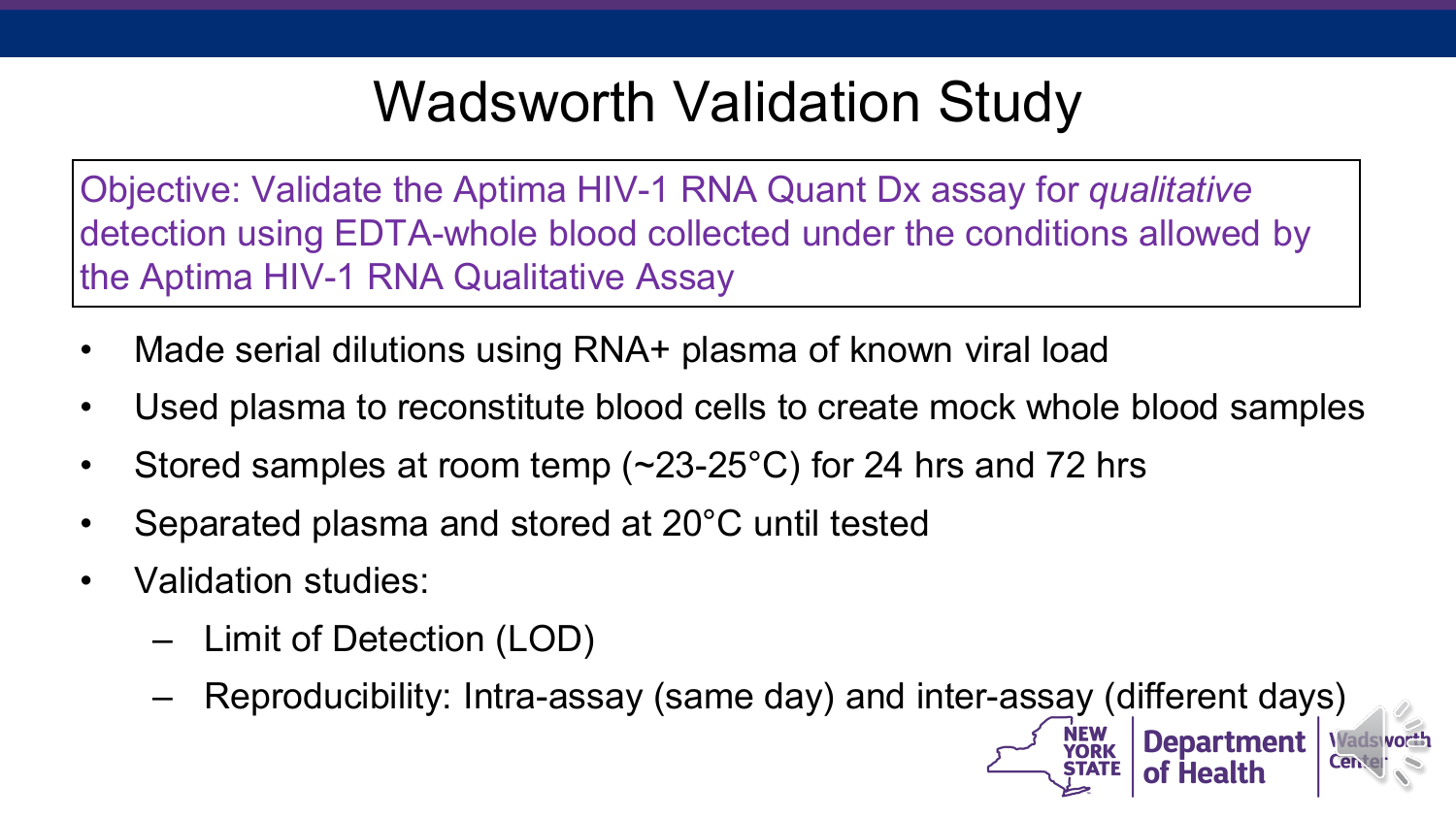### Analytical Sensitivity-Wadsworth

|              | 24 hrs    |                   |              | 72 hrs-1          |                            |              | <b>72 hrs-2</b>   |                            | <b>72 hrs-3</b> |                   | <b>72 hr</b>               |                           |                      |
|--------------|-----------|-------------------|--------------|-------------------|----------------------------|--------------|-------------------|----------------------------|-----------------|-------------------|----------------------------|---------------------------|----------------------|
| Sample       | copies/ml | Log <sub>10</sub> | copies/ml    | Log <sub>10</sub> | $\Delta$ Log <sub>10</sub> | copies/ml    | Log <sub>10</sub> | $\Delta$ Log <sub>10</sub> | copies/ml       | Log <sub>10</sub> | $\Delta$ Log <sub>10</sub> | <b>Mean</b><br>$Log_{10}$ | $\Delta$ Log $_{10}$ |
| 1            | 6,587     | 3.82              | 5532         | 3.74              | $-0.08$                    | 5007         | 3.70              | $-0.12$                    | not done        | n/a               | n/a                        | 3.72                      | $-0.10$              |
| $\mathbf{2}$ | 2,642     | 3.42              | 2596         | 3.41              | $-0.01$                    | 2587         | 3.41              | $-0.01$                    | not done        | n/a               | n/a                        | 3.41                      | $-0.01$              |
| 3            | 1,484     | 3.17              | 1727         | 3.24              | 0.07                       | 1184         | 3.07              | $-0.10$                    | not done        | n/a               | n/a                        | 3.16                      | $-0.01$              |
| 4            | 902       | 2.96              | 626          | 2.80              | $-0.16$                    | 730          | 2.86              | $-0.10$                    | 785             | 2.89              | $-0.07$                    | 2.85                      | $-0.11$              |
| 5            | 480       | 2.68              | 404          | 2.61              | $-0.07$                    | 316          | 2.50              | $-0.18$                    | 412             | 2.61              | $-0.07$                    | 2.57                      | $-0.11$              |
| 6            | 284       | 2.45              | 170          | 2.23              | $-0.22$                    | 200          | 2.30              | $-0.15$                    | 332             | 2.52              | 0.07                       | 2.35                      | $-0.10$              |
| 7            | 134       | 2.13              | 93           | 1.97              | $-0.16$                    | 40           | 1.60              | $-0.53$                    | 115             | 2.06              | $-0.07$                    | 1.88                      | $-0.25$              |
| 8            | 77        | 1.89              | 75           | 1.87              | $-0.02$                    | <30 detected | < 1.47            | n/a                        | 93              | 1.97              | 0.08                       | 1.92                      | 0.03                 |
| 9            | 30        | 1.48              | 46           | 1.66              | 0.18                       | <30 detected | < 1.47            | n/a                        | <30 detected    | < 1.47            | n/a                        | n/a                       | n/a                  |
| 10           | $54*$     | 1.73              | <30 detected | < 1.47            | n/a                        | <30 detected | < 1.47            | n/a                        | <30 detected    | < 1.47            | n/a                        | n/a                       | n/a                  |

\*expected 20 copies/ml

### Whole blood at 72 hrs:

- Qualitative detection of RNA at all dilutions
- Quantitation drops off at about 2 logs (100 copies/ml)

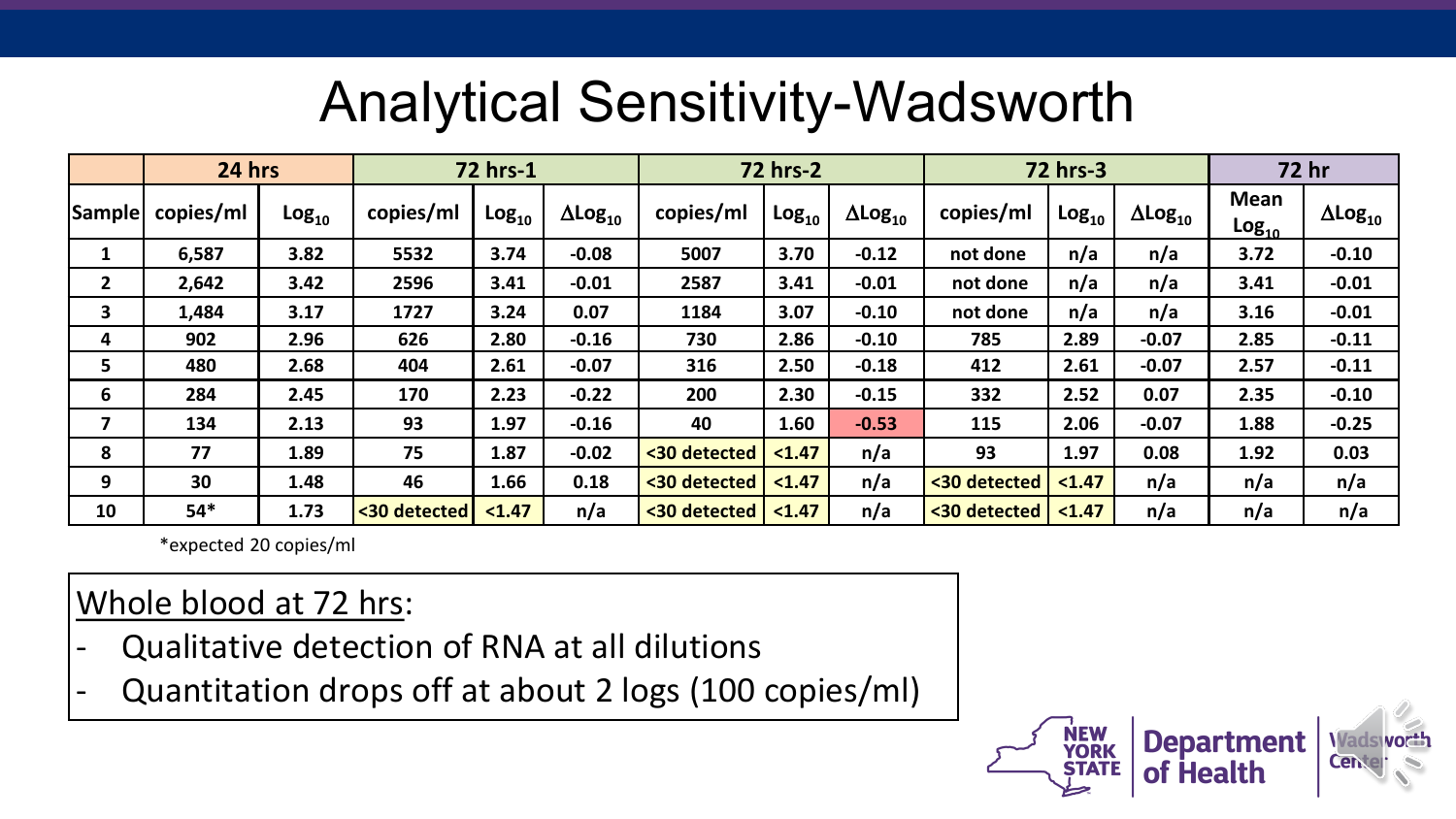## Precision/Reproducibility-Wadsworth

|          | Sample   Average c/ml | <b>SD</b> | %CV  |
|----------|-----------------------|-----------|------|
| $4 - 72$ | 635                   | 148.52    | 23.4 |
| $5 - 72$ | 382                   | 30.50     | 8.0  |
| $6 - 72$ | 249                   | 79.36     | 31.9 |
| $7 - 72$ | 86                    | 27.15     | 31.5 |
| $8 - 72$ | 50                    | 38.37     | 77.3 |

#### Intra-run Precision **Inter-assay Reproducibility**

| <b>Sample</b> | <b>Average c/ml</b> | <b>SD</b> | %CV  |
|---------------|---------------------|-----------|------|
| $4 - 72$      | 663                 | 58.39     | 8.8  |
| $5 - 72$      | 367                 | 45.80     | 12.5 |
| $6 - 72$      | 203                 | 35.12     | 17.3 |
| $7 - 72$      | 72                  | 28.16     | 39.1 |
| $8 - 72$      | 44                  | 28.29     | 64.8 |

3 samples at each dilution tested on same day 1 sample at each dilution\* tested on 3 separate days

\*Median of 3 results from precision run used for day 3 result

Variation increases at lower viral loads, approaching lower limit of quantitation